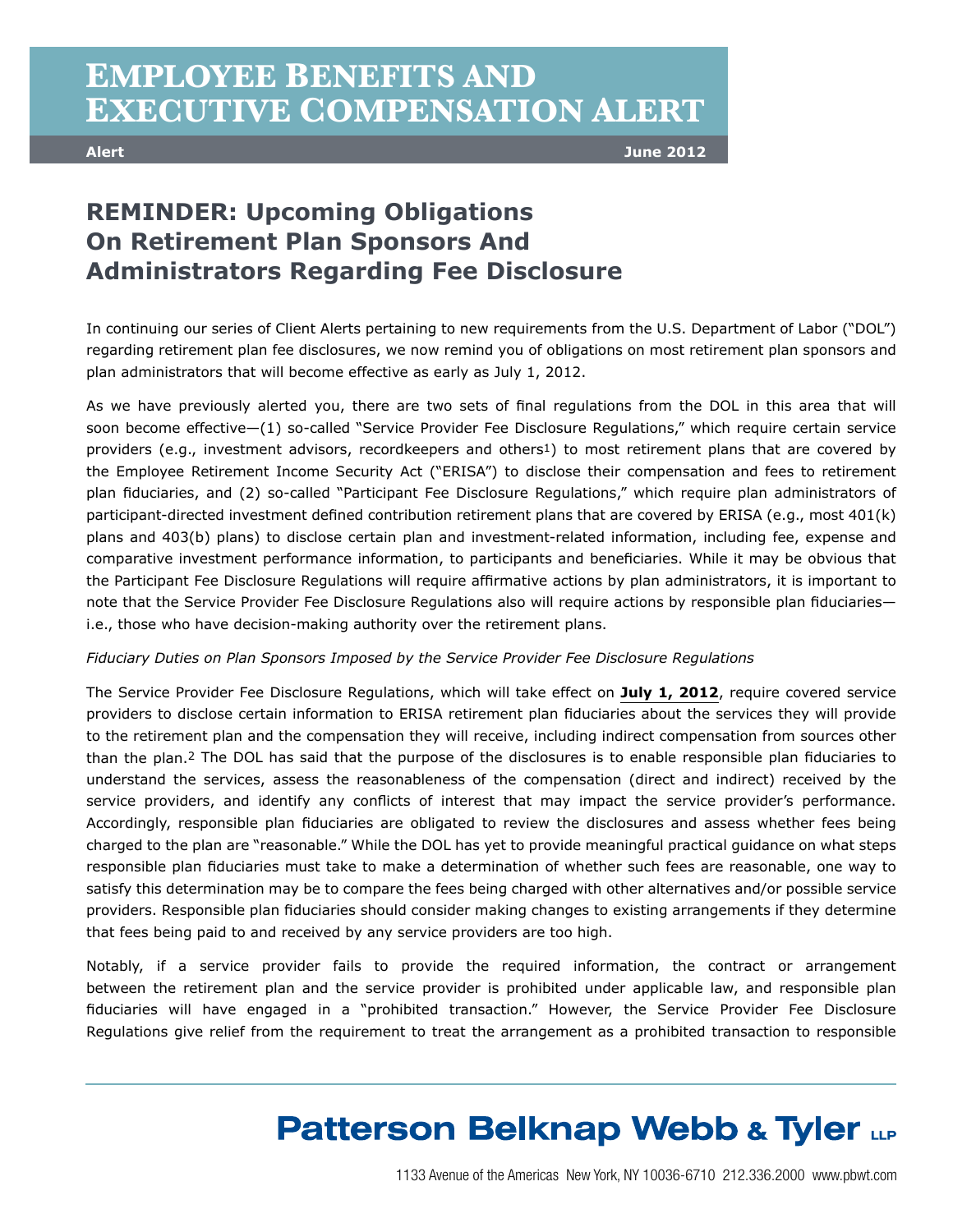plan fiduciaries who enter into an arrangement for services with a reasonable belief that the service provider will comply with the Service Provider Fee Disclosure Regulations. To qualify for the relief, the responsible plan fiduciaries must:

• review the disclosures made by the service provider for any obvious errors or omissions so as to be able to form a reasonable belief that the required disclosures have been made; and

• upon discovering that the service provider failed to disclose the required information, request the missing information from the service provider in writing and, if the service provider does not provide the requested information within 90 days:

 1. Determine whether to terminate or continue the contract or arrangement consistent with the duty of prudence. However, if the requested information relates to future services and is not disclosed promptly after the 90-day period, the responsible plan fiduciaries must terminate the service arrangement as quickly as possible; and

2. Notify the DOL within 30 days following the earlier of either the service provider's refusal to provide the requested information or 90 days after the responsible plan fiduciaries' written request was made. The DOL has published a model notice that can be used for this purpose, which is available here. The DOL is also working on an on-line filing system for this notice.

#### *Participant Fee Disclosure Regulations – More Guidance from the DOL*

In our prior Alerts, we gave detailed information about the substantive requirements on defined contribution plan administrators and the compliance deadlines under the Participant Fee Disclosure Regulations, which require action by most plan administrators by **August 30, 2012** (for plans with a 2012 plan year that begins after July 1, 2012 and before November 1, 2012, initial action will be required within 60 days following the first day of the plan's 2012 plan year). Please click here and here to read those prior Alerts. Since those Alerts, the DOL has published more guidance with respect to the Participant Fee Disclosure Regulations in the form of frequently asked questions contained within a Field Assistance Bulletin available here, which provides some clarification and explanation about the Participant Fee Disclosure Regulations. Included within this additional guidance is confirmation that plan administrators can satisfy the comparative format requirement for investment-related information by combining in one mailing envelope (or other transmission medium) the comparative investment charts and other documents that it receives from each individual investment provider, but would not be in compliance with the requirement if it permitted the individual investment issuers (or other service providers) to separately distribute to plan participants comparative documents reflecting their particular investment alternatives. The new guidance also provides some surprising direction from the DOL about the fee disclosure required for brokerage windows, self-directed brokerage accounts and other similar plan arrangements that enable participants and beneficiaries to select investments beyond those designated by the retirement plan, where it was previously thought that many of the fee disclosure rules would not apply to these arrangements.

Further guidance from the DOL with respect to the DOL's fee disclosure rules is expected and will hopefully give practical solutions to some of the more onerous fee disclosure requirements on retirement plan sponsors and administrators, although such additional guidance is not likely in time for the July 1, 2012 effective date of the Service Provider Fee Disclosure Regulations. As such, pending that additional guidance, plan sponsors and administrators, as applicable, should be prepared to comply with the two sets of fee disclosure regulations based on current guidance. We are prepared to assist in understanding and complying with the requirements. Please contact one of the attorneys named below if you would like assistance.

# **Patterson Belknap Webb & Tyler LLP**